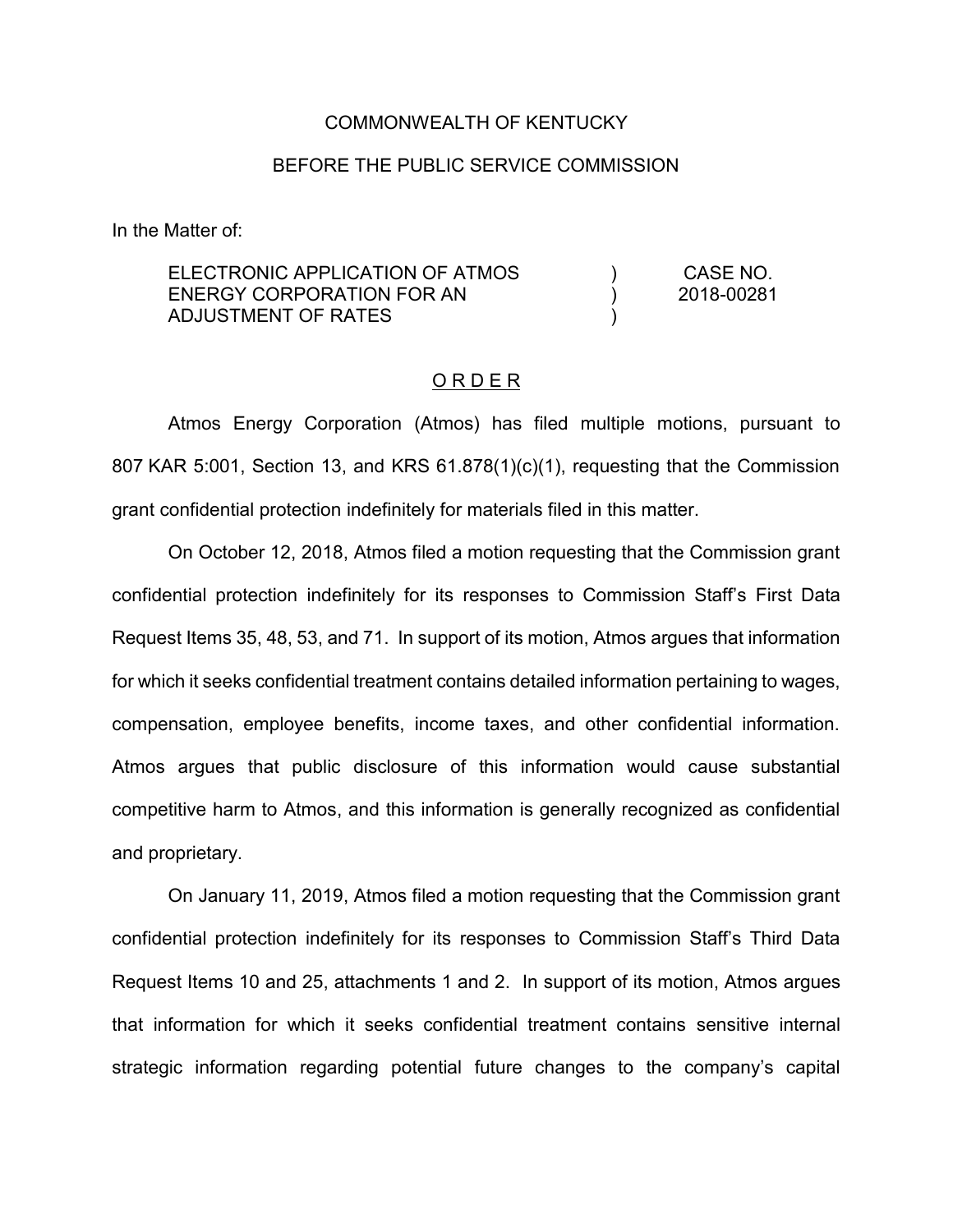structure. Atmos argues that public disclosure of this information would unfairly harm Atmos's competitive position in the marketplace and that this information is generally recognized as confidential and proprietary.

On February 15, 2019, Atmos filed a motion requesting that the Commission grant confidential protection indefinitely for its responses to Commission Staff's Fourth Data Request Items 1(g), 5(b), and 6(a). In support of its motion, Atmos argues that information for which it seeks confidential treatment contains information pertaining to insurance premium rates, tax calculations, and other confidential information. Atmos argues that public disclosure of this information would provide an unfair commercial advantage to competitors.

On March 21, 2019, Atmos filed a motion requesting that the Commission grant confidential protection indefinitely for its responses to Commission Staff's Fifth Data Request Items 2(c)–2(e), 7, and 8. In support of its motion, Atmos argues that information for which it seeks confidential treatment contains sensitive information pertaining to engineering firms and contractors awarded various capital projects referenced in Atmos's response to Commission Staff's Third Data Request Item 27, attachment 1; vendor names that can be associated with specific project costs; and federal income tax returns. Atmos argues that public disclosure of this information would unfairly harm Atmos's competitive position in the marketplace, and this information is generally recognized as confidential and proprietary.

On April 8, 2019, and April 22, 2019, Atmos filed motions requesting that the Commission grant confidential protection indefinitely for its responses to Commission Staff's Post-Hearing Data Request Items 1–12. In support of its motion, Atmos argues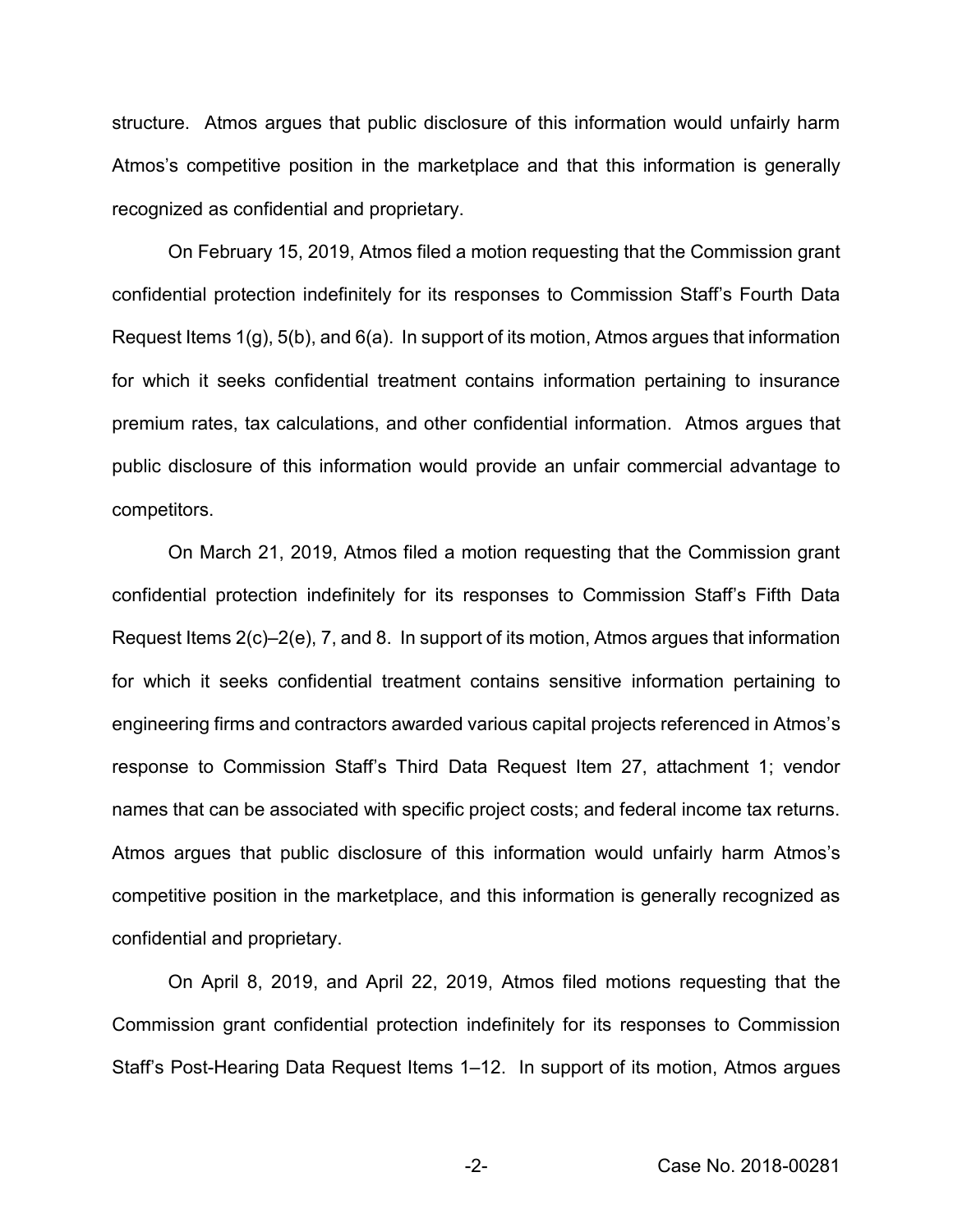that information for which it seeks confidential treatment contains sensitive commercial information associated with specific projects and pipeline locations, and identifies threats to the Atmos's distribution systems and assigns a relative risk rating to facilities to help indicate elevated levels of risk. Atmos argues that public disclosure of this information would allow competitors or others to determine pipeline locations, risk factors, high-risk locations of facilities and other vulnerabilities of Atmos's pipeline facilities, as well as unfairly harm Atmos's competitive position in the marketplace, and this information is generally recognized as confidential and proprietary.

Having considered the motions and the material at issue, the Commission finds that Atmos's responses to Commission Staff's First Data Request Items 35, 48, 53, and 71; responses to Commission Staff's Third Data Request Items 10 and 25, attachments 1 and 2; responses to Commission Staff's Fourth Data Request Items 1(g), 5(b), and 6(a); responses to Commission Staff's Fifth Data Request Items 2(c)–2(e), 7, and 8; and Responses to Commission Staff's Post-Hearing Data Request Items 1–12 are generally recognized as confidential or proprietary; this material therefore meets the criteria for confidential treatment and is exempted from public disclosure pursuant to 807 KAR 5:001, Section 13, and KRS 61.878(1)(c)(1).

## IT IS THEREFORE ORDERED that:

1. Atmos's motions for confidential protection are granted.

2. The designated material shall not be placed in the public record or made available for public inspection indefinitely or until further Order of this Commission.

3. Use of the designated material granted confidential treatment by this Order in any Commission proceeding shall be in compliance with 807 KAR 5:001, Section 13(9).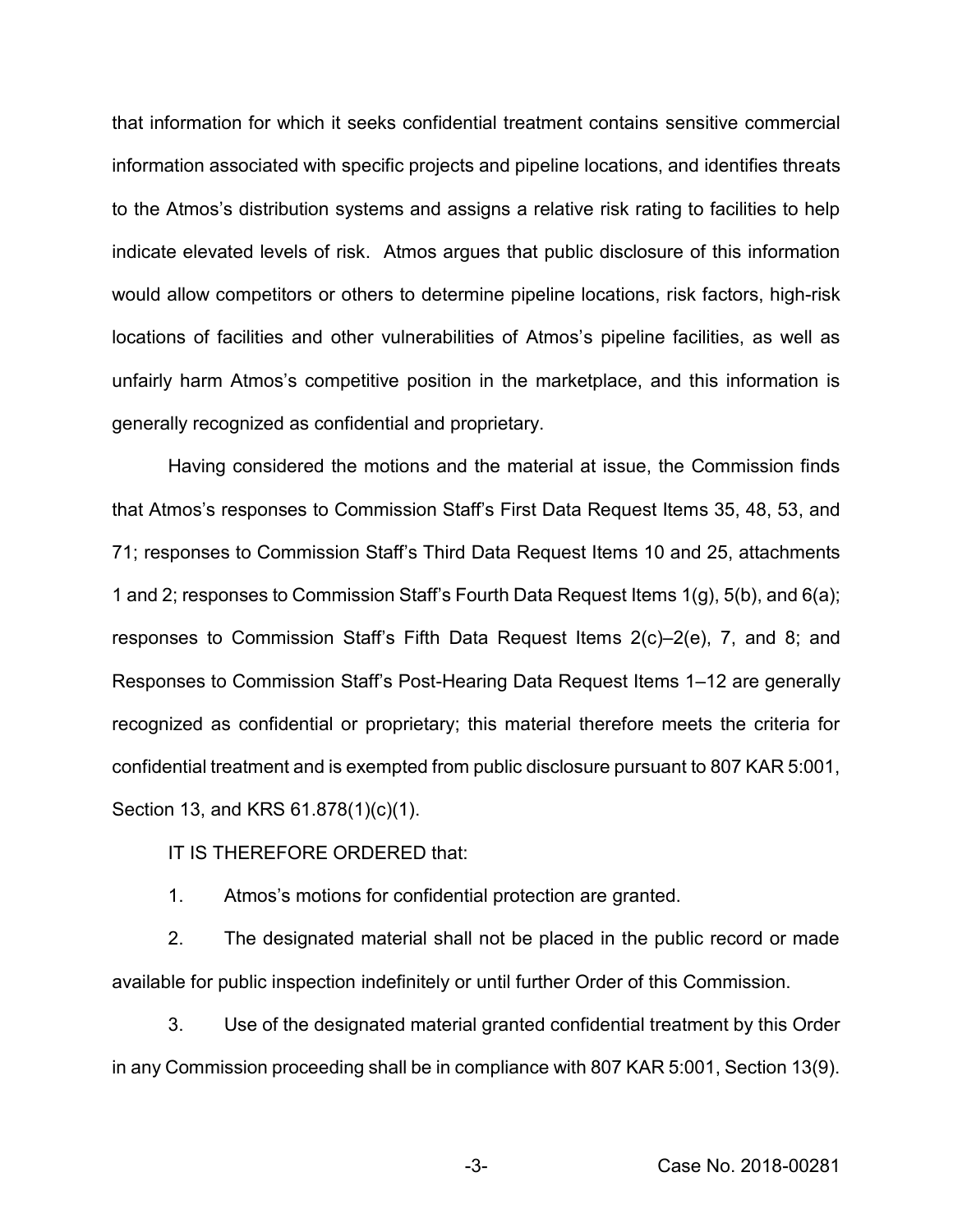4. Atmos shall inform the Commission if the designated material granted confidential treatment by this Order becomes publicly available or no longer qualifies for confidential treatment.

5. If a nonparty to this proceeding requests to inspect the material granted confidential treatment by this Order and the period during which the material has been granted confidential treatment has not expired, Atmos shall have 30 days from receipt of written notice of the request to demonstrate that the material still falls within the exclusions from disclosure requirements established in KRS 61.878. If Atmos is unable to make such demonstration, the requested material shall be made available for inspection. Otherwise, the Commission shall deny the request for inspection.

6. The Commission shall not make the requested material available for inspection for 30 days from the date of service of an Order finding that the material no longer qualifies for confidential treatment in order to allow Atmos to seek a remedy afforded by law.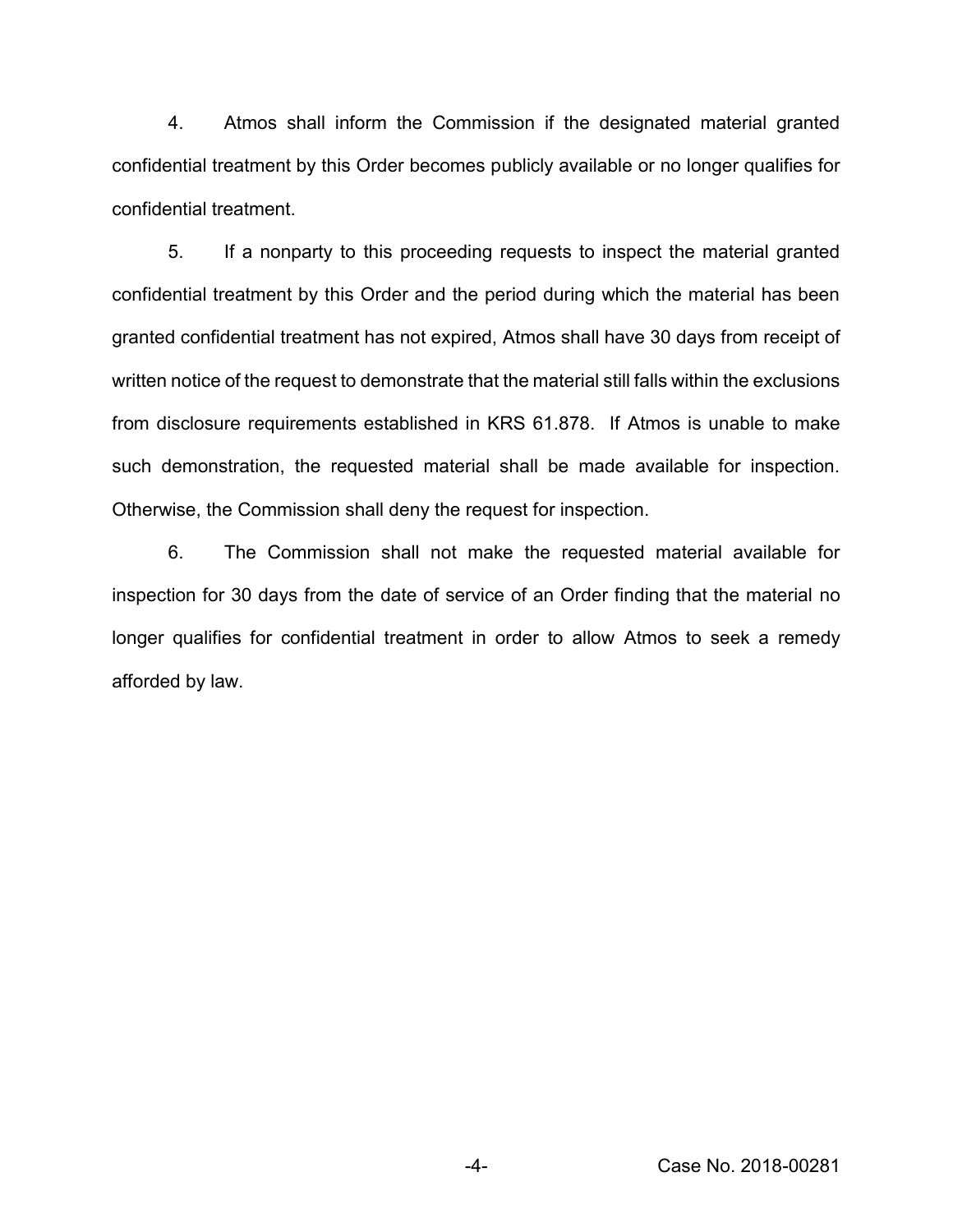By the Commission

Vice Chairman Kent A. Chandler did not participate in the deliberations or decision concerning this case.



ATTEST:

C. Pridwell

Executive Director